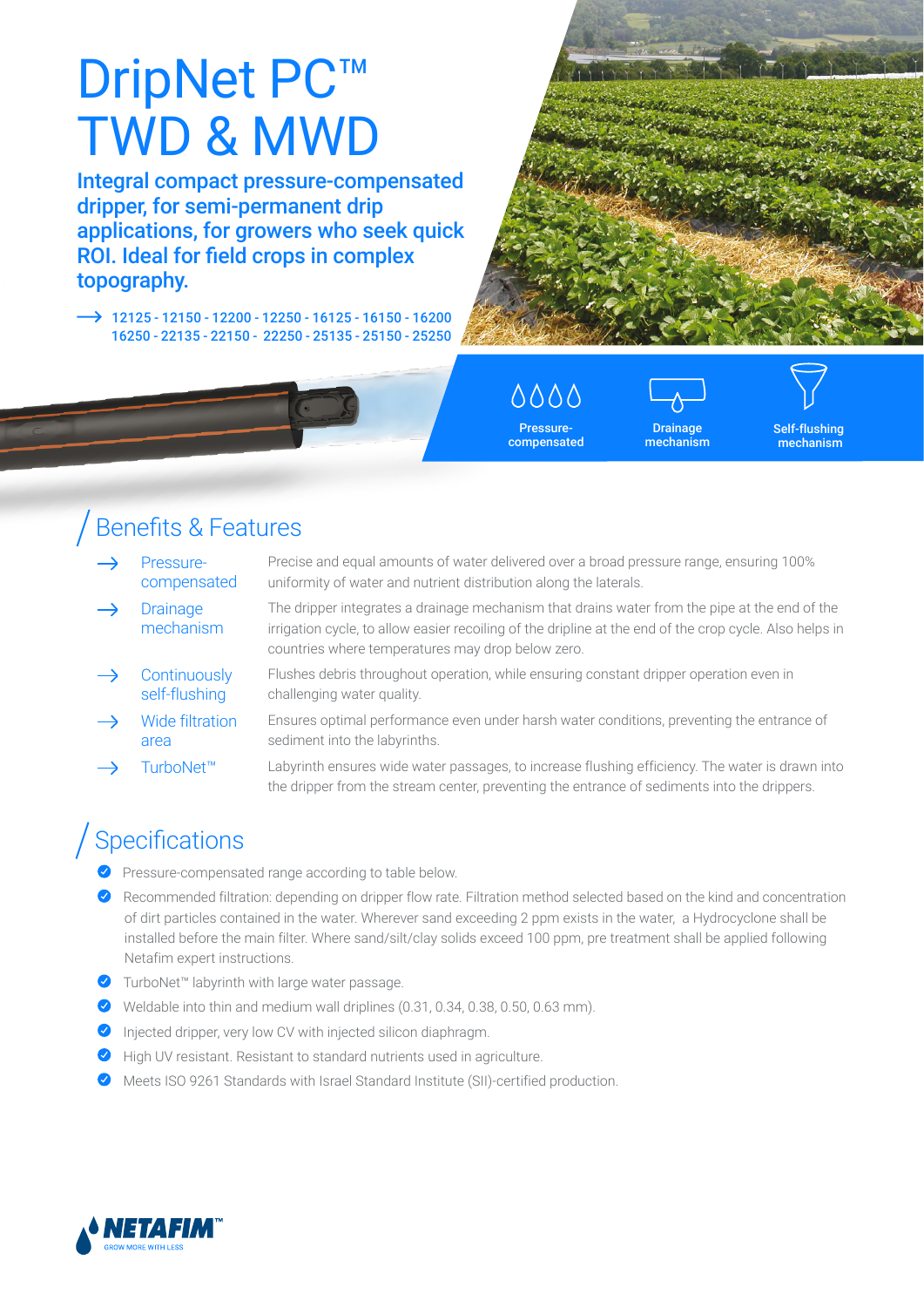#### $\rightarrow$  DRIPPERS TECHNICAL DATA

| <b>FLOW</b><br>RATE*<br>(L/H) | <b>WORKING</b><br><b>PRESSURE</b><br><b>RANGE (BAR)</b> | <b>WATER PASSAGES DIMENSIONS</b><br>WIDTH-DEPTH-LENGTH<br>(MM) | <b>FILTRATION</b><br><b>AREA</b><br>(MM <sup>2</sup> ) | <b>CONSTANT</b><br>K | <b>EXPONENT*</b><br>X | <b>RECOMMENDED</b><br><b>FILTRATION</b><br>(MICRON)/(MESH) |
|-------------------------------|---------------------------------------------------------|----------------------------------------------------------------|--------------------------------------------------------|----------------------|-----------------------|------------------------------------------------------------|
| 0.4                           | $0.25 - 2.5$                                            | $0.46 \times 0.52 \times 26$                                   | 29                                                     | 0.4                  | $\bigcap$             | 130/120                                                    |
| 0.6                           | $0.25 - 2.5$                                            | $0.52 \times 0.60 \times 22$                                   | 39                                                     | 0.6                  | $\bigcap$             | 130/120                                                    |
| 1.0                           | $0.40 - 3.0$                                            | $0.61 \times 0.60 \times 8$                                    | 39                                                     | 1.0                  | $\bigcap$             | 130/120                                                    |
| 1.6                           | $0.40 - 3.0$                                            | $0.76 \times 0.73 \times 8$                                    | 39                                                     | 1.6                  | $\bigcap$             | 200/80                                                     |
| 2.0                           | $0.40 - 3.5$                                            | $0.84 \times 0.80 \times 8$                                    | 39                                                     | 2.0                  | $\bigcap$             | 200/80                                                     |
| 3.0                           | $0.40 - 3.5$                                            | $1.02 \times 0.88 \times 8$                                    | 39                                                     | 3.0                  | $\bigcap$             | 200/80                                                     |
| 3.8                           | $0.60 - 3.5$                                            | $1.02 \times 0.88 \times 8$                                    | 39                                                     | 3.8                  |                       | 200/80                                                     |

\* Within working pressure range

#### $\rightarrow$  DRIPLINES TECHNICAL DATA

| <b>MODEL</b> | <b>INSIDE DIAMETER</b><br>(MM) | <b>WALL THICKNESS</b><br>(MM) | <b>OUTSIDE DIAMETER</b><br>(MM) | <b>MAX. WORKING</b><br><b>PRESSURE (BAR)</b> | <b>MAXIMUM FLUSHING</b><br><b>PRESSURE (BAR)</b> | <b>KD</b> |
|--------------|--------------------------------|-------------------------------|---------------------------------|----------------------------------------------|--------------------------------------------------|-----------|
| 12125        | 11.80                          | 0.31                          | 12.42                           | 2.5                                          | 2.9                                              | 1.35      |
| 12150        | 11.80                          | 0.38                          | 12.56                           | 3.0                                          | 3.5                                              | 1.35      |
| 12200        | 11.80                          | 0.50                          | 12.80                           | 3.0                                          | 3.9                                              | 1.35      |
| 12250        | 11.80                          | 0.63                          | 13.06                           | 3.0                                          | 3.9                                              | 1.35      |
| 16125        | 16.20                          | 0.31                          | 16.82                           | 1.8                                          | 2.1                                              | 0.40      |
| 16150        | 16.20                          | 0.38                          | 16.96                           | 2.2                                          | 2.5                                              | 0.40      |
| 16200        | 15.50                          | 0.50                          | 16.50                           | 2.5                                          | 3.3                                              | 0.55      |
| 16250        | 15.50                          | 0.63                          | 16.76                           | 2.8                                          | 3.6                                              | 0.55      |
| 22135        | 22.20                          | 0.34                          | 22.88                           | 1.5                                          | 1.7                                              | 0.18      |
| 22150        | 22.20                          | 0.38                          | 22.96                           | 1.8                                          | 2.1                                              | 0.18      |
| 22250        | 22.20                          | 0.63                          | 23.46                           | 2.5                                          | 2.9                                              | 0.18      |
| 25135        | 25.00                          | 0.34                          | 25.68                           | 1.2                                          | 1.4                                              | 0.04      |
| 25150        | 25.00                          | 0.38                          | 25.76                           | 1.4                                          | 1.6                                              | 0.04      |
| 25250        | 25.00                          | 0.63                          | 26.26                           | 2.0                                          | 2.3                                              | 0.04      |